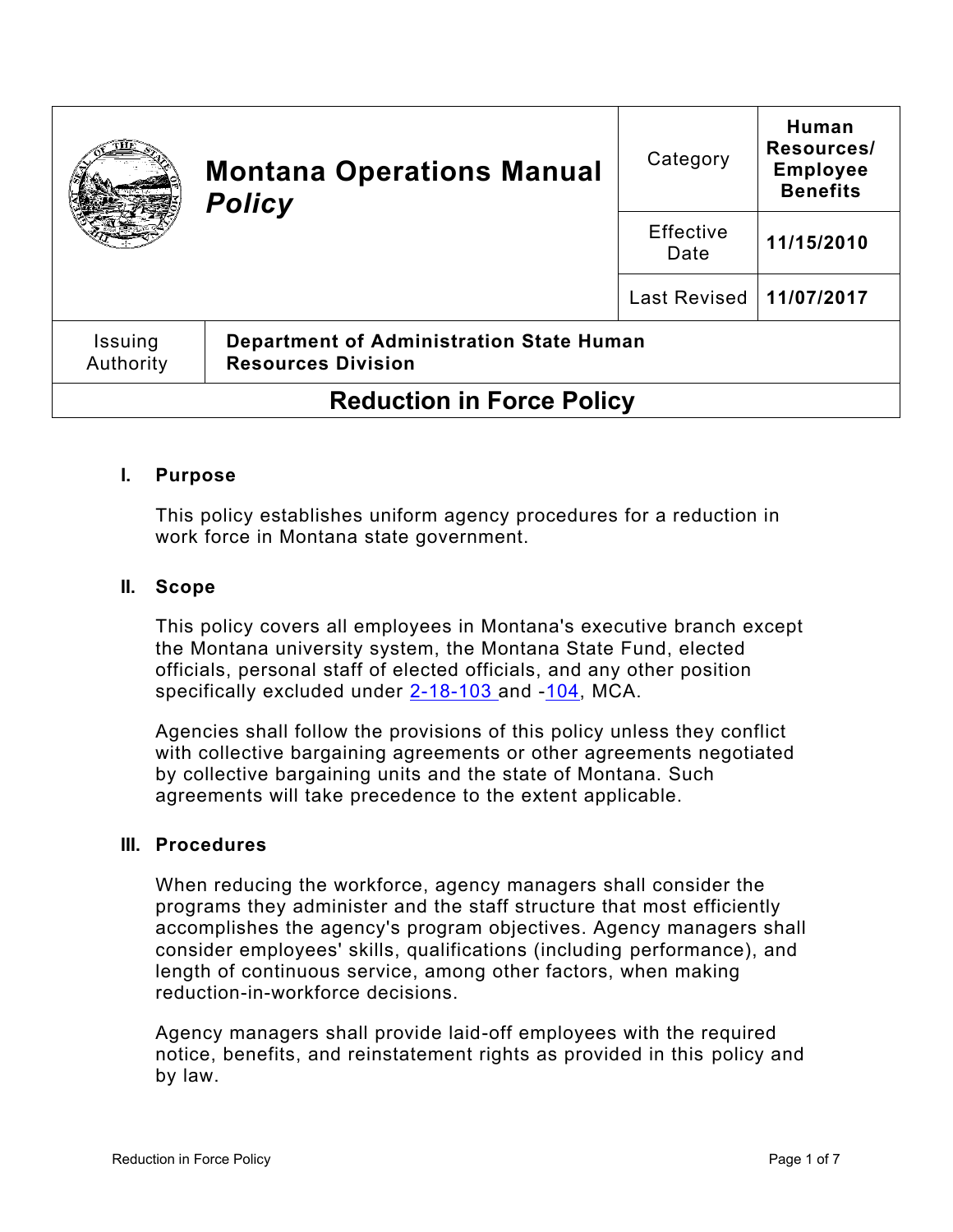## **A. Skills Assessment**

- 1. Agency managers shall first assess the skills and qualifications (including past performance) of employees when making reduction decisions and consider the following in relation to the remaining positions:
	- a. employees' qualifications and experience performing the duties of the remaining positions;
	- b. employees' qualifications and experience benefiting the agency's future goals and objectives;
	- c. employees' skills to perform the specific tasks assigned to the retained positions; and
	- d. employees' performance history.

# **B. Length of Service**

If the skills assessment does not adequately distinguish between, or among, employees, agency managers shall then consider the employees' continuous length of service to make the decision.

## **C. Veterans' Preference**

During a reduction in force, agency managers shall apply veterans' employment preference according to the provisions of [39-29-111,](http://leg.mt.gov/bills/mca/title_0390/chapter_0290/part_0010/section_0110/0390-0290-0010-0110.html) MCA, and ARM [2.21.3623.](http://www.mtrules.org/gateway/ruleno.asp?RN=2%2E21%2E3623) Veterans' preference does not apply to a position covered by a collective bargaining agreement.

## **D. Employee Notice**

- 1. Agency managers shall provide notice to the employee and/or the employee's collective bargaining agent as soon as possible and with written notice as follows:
	- a. at least 60 days in advance when 25 or more employees are affected; or
	- b. at least 14 days in advance when fewer than 25 employees are affected [\(2-18-1206,](http://leg.mt.gov/bills/mca/title_0020/chapter_0180/part_0120/section_0060/0020-0180-0120-0060.html) MCA).
- 2. Collective bargaining agreements may contain greater notice requirements and will supersede the notice requirements.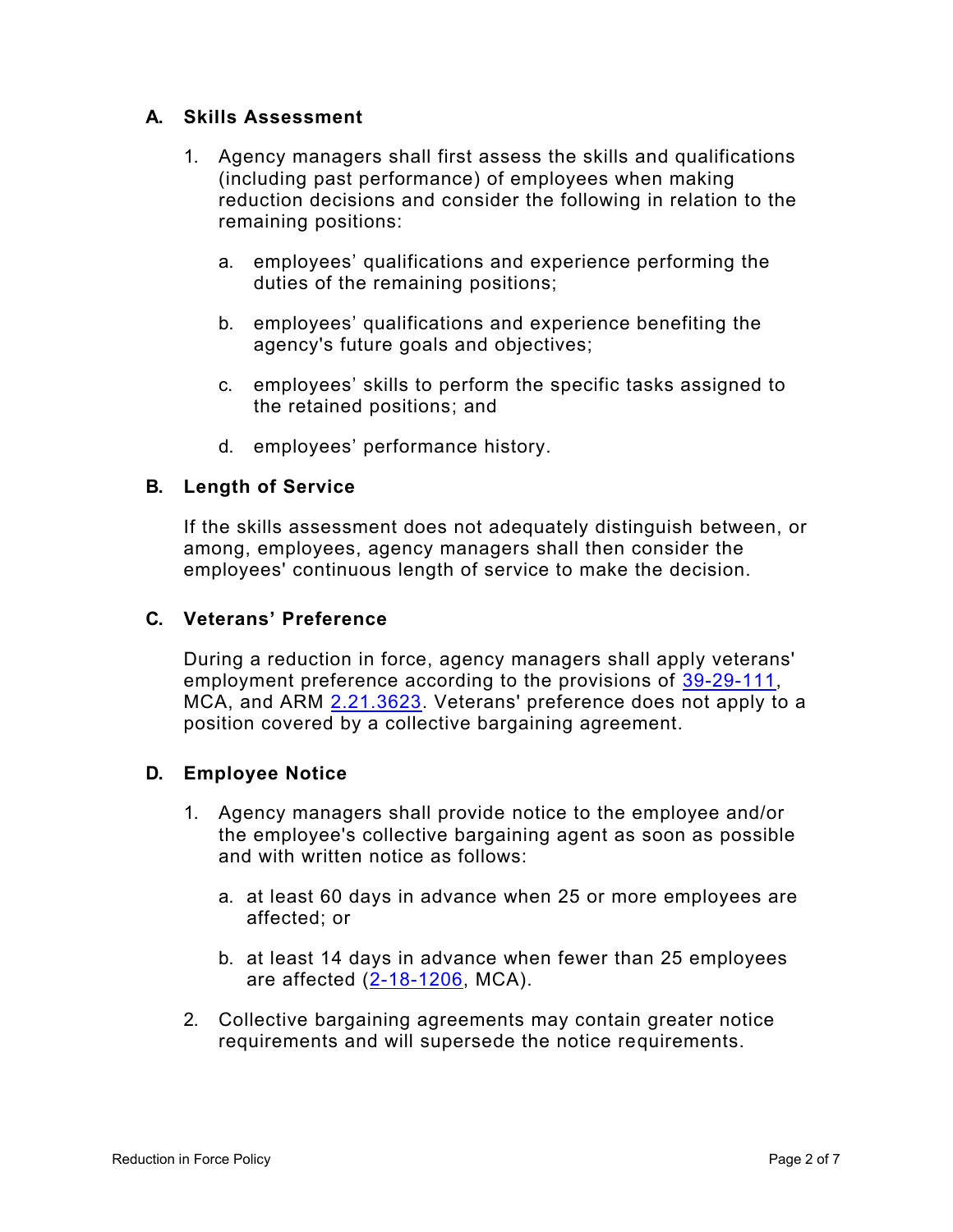# **E. Layoff or Leave Without Pay**

When agency managers anticipate the reduction will be more than 15 working days, they shall layoff the affected employees through a reduction in force. If they anticipate the reduction will last 15 working days or less, the layoff will be considered a furlough and the Furlough Policy terms will apply.

## **F. Prohibitions**

Agency managers may not use a reduction in force as an alternative to discharging an employee for cause or for other disciplinary purposes. Agency managers shall refer to the Disciplinary Handling Policy when disciplining or terminating employees for cause (ARM [2.21.6505](http://www.mtrules.org/gateway/ruleno.asp?RN=2.21.6505) et seq.).

## **G. Employee Benefits**

- 1. An employee who is laid off because of a reduction in force may choose either:
	- a. retirement benefits provided in statute at [19-2-706,](http://leg.mt.gov/bills/mca/title_0190/chapter_0020/part_0070/section_0060/0190-0020-0070-0060.html) MCA, if eligible; or
	- b. State Employee Protection Act benefits provided in statute at [2-18-1201](http://leg.mt.gov/bills/mca/title_0020/chapter_0180/part_0120/section_0010/0020-0180-0120-0010.html) et seq., MCA.
- 2. Retirement Benefits
	- a. A laid-off employee who chooses the retirement benefits must be eligible for normal or early retirement as a member of the public employees', game wardens' and peace officers', sheriffs', firefighters' unified, or highway patrol officers' retirement systems.
	- b. The agency shall contribute the employer portion of the total cost of up to three years of additional service that the laid-off employee is qualified to purchase [\(19-3-513,](http://leg.mt.gov/bills/mca/title_0190/chapter_0030/part_0050/section_0130/0190-0030-0050-0130.html) MCA). A laid-off employee may elect to pay the difference, if any, between the total actuarial cost and the agency contribution. If the employee does not pay the difference, the agency's contribution may not cover the total years of service the employee is eligible to purchase. Agencies shall contact the Montana Public Employee Retirement Administration to determine the employer portion.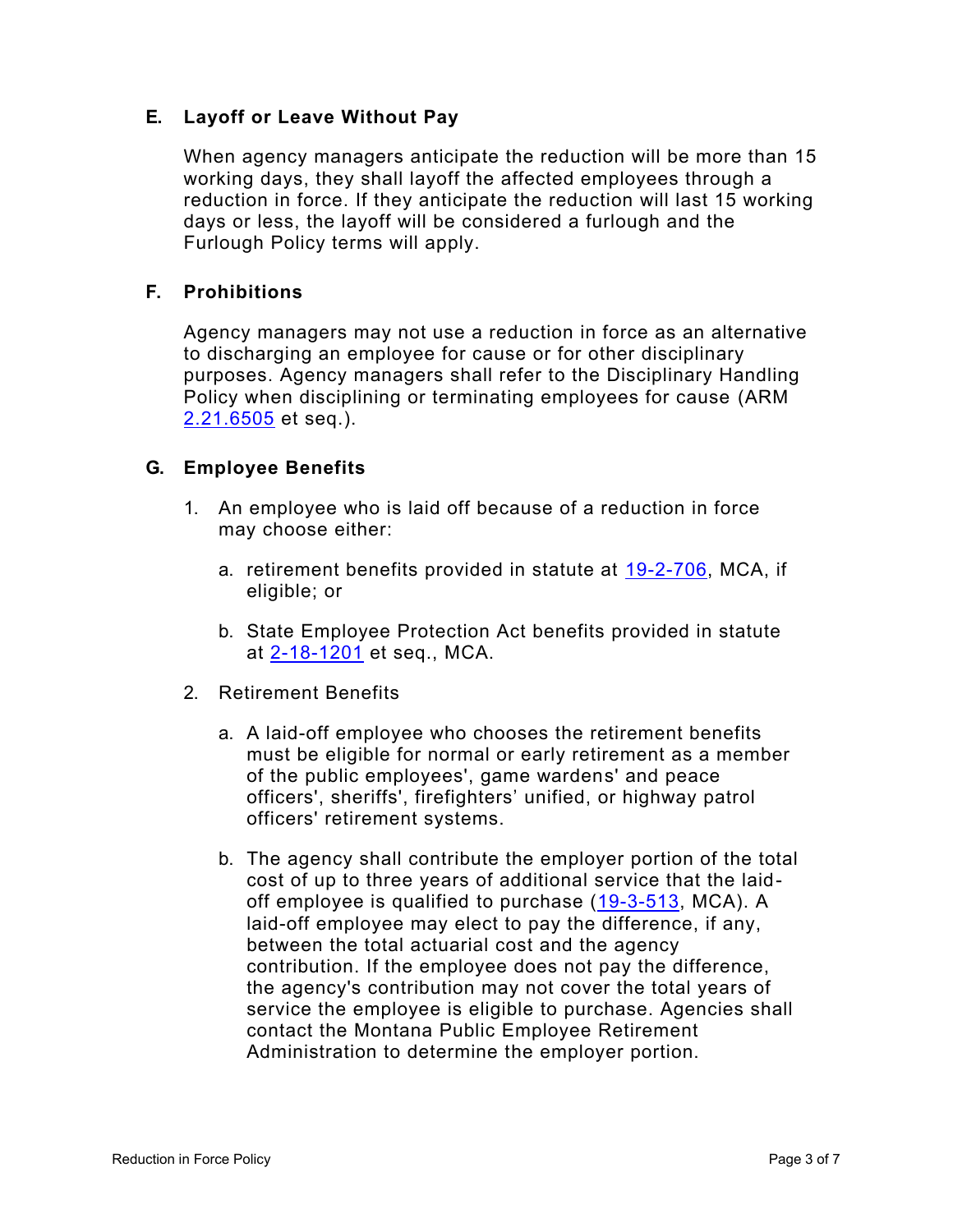- 3. State Employee Protection Act Benefits
	- a. A laid-off employee who chooses State Employee Protection Act benefits is entitled to the following:
		- i. access to any job training and career-development programs offered by the state, provided the employee begins participation within one year after the employee's effective layoff date;
		- ii. inclusion in a special job registry for two years from the employee's effective layoff date or two years from the employee's completion of job training, whichever is later; and
		- iii. continuation of coverage by the state's group health insurance plan including the agency's contribution to the employee's insurance premium for six months from the employee's effective layoff date or until the employee becomes employed, whichever occurs first.
	- b. Additionally, a laid-off employee who chooses State Employee Protection Act benefits and who is subsequently transferred to or applies for and accepts a different position in any state agency is also entitled to:
		- i. the same hourly pay rate as previously received if the new position is in the same occupation and pay band or a higher pay band than the position the employee previously held;
		- ii. retain all accrued sick-leave credits. Sick-leave credits are not transferred when an employee accepts temporary or short-term employment in another state agency;
		- iii. retain annual-leave credits, cash-out annual-leave credits, or use accrued-leave credits to extend the employee's layoff date. Annual- leave credits are not transferred when an employee accepts temporary or short-term employment in another state agency;
		- iv. relocation expenses as provided in the hiring agency's policy;
		- v. longevity restoration for years of continuous employment back to the effective layoff date;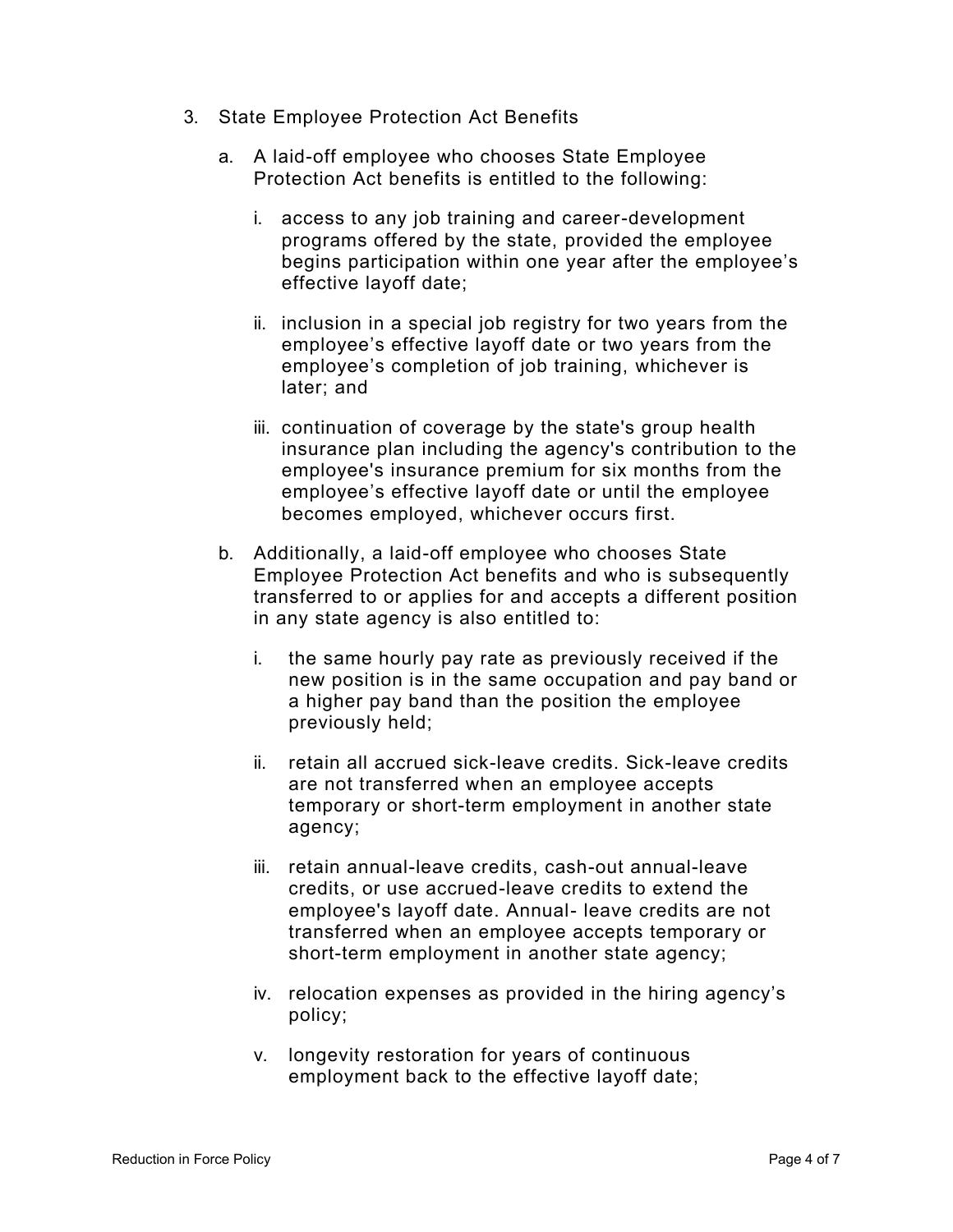- vi. permanent status; and
- vii. a waiver of the qualifying period for use of annual and sick leave. Any leave the employee elected to retain transfers to the hiring agency except as provided above.
- 4. A laid-off employee who elects to retain sick leave, annual leave, or both may subsequently submit a written request to cash out the leave at any time during the State Employee Protection Act benefit period. At the end of the State Employee Protection Act benefit period, provided the employee elected these benefits, agency managers shall cash out all leave balances and terminate the employment relationship.
- 5. A job-registry participant may be considered for any internal position within any agency covered by this policy. An agency may hire a job-registry participant with or without a competitive recruiting process. An agency is not required to offer a position internally if the agency's policy or usual practice would not require it. See Reduction in Force Policy, Section H. Job Registry and the Recruitment and Selection Policy (ARM [2.21.3707\)](http://www.mtrules.org/gateway/ruleno.asp?RN=2%2E21%2E3707) for further guidance.
- 6. Montana state government may elect to provide severance pay and a retraining allowance to laid-off employees [\(2-18-622,](http://leg.mt.gov/bills/mca/title_0020/chapter_0180/part_0060/section_0220/0020-0180-0060-0220.html) MCA). Severance pay and retraining allowances are mandatory subjects of bargaining in work units covered by collective bargaining agreements.

## **H. Job Registry**

- 1. The State Human Resources Division administers the job registry. A laid-off employee who chooses to participate in the job registry shall email a resume to the Job Registry Coordinator or agency human resources office. Agency managers are encouraged to consider laid-off employees included in the job registry before recruiting from the public. See the Recruitment and Selection Policy (ARM [2.21.3707\)](http://www.mtrules.org/gateway/ruleno.asp?RN=2%2E21%2E3707) for further guidance.
- 2. A laid-off employee who is hired from the job registry and accepts permanent or seasonal employment with any agency is entitled to all the protections outlined in section G(3) of this policy.
- 3. A laid-off employee who accepts permanent employment at a lower hourly salary or who accepts seasonal, temporary, or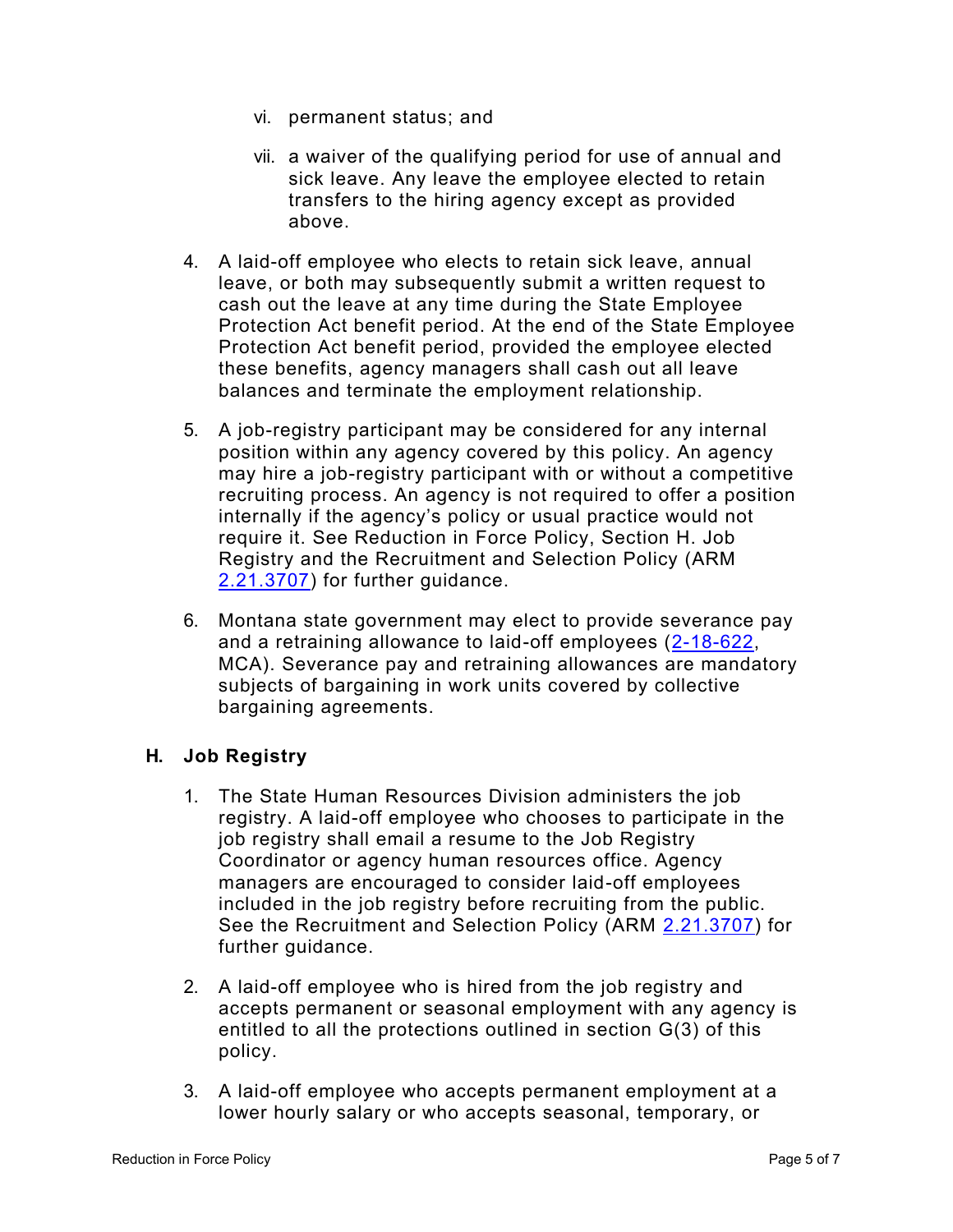short-term employment may continue participation in the job registry. An employee's eligibility to participate in the job registry ends when:

- a. the employee secures employment with an hourly salary equal to or higher than the position from which the employee was laid off;
- b. an employee notifies the State Human Resources Division in writing that he or she no longer wishes to participate; or
- c. two years have elapsed, either since the employee's effective layoff date or since the date of the employee's completion of job training whichever is later [\(2-18-1203,](http://leg.mt.gov/bills/mca/title_0020/chapter_0180/part_0120/section_0030/0020-0180-0120-0030.html) MCA).
- 4. The public employment hiring preferences for veterans, persons with disabilities, and American Indians do not apply when agencies consider participants from the job registry because it is not an initial hiring [\(39-30-103,](http://leg.mt.gov/bills/mca/title_0390/chapter_0300/part_0010/section_0030/0390-0300-0010-0030.html) MCA).
- 5. When an agency hires a job-registry participant, the agency shall notify the State Human Resources Division.

### **I. Reinstatement**

- 1. Agency managers shall offer reinstatement to the laid-off employee if the same position or a position in the same occupation in the employing agency becomes available within one year of the employee's layoff date. Agency managers shall offer reinstatement on a "last-out, first-in" basis within an occupation.
- 2. A reinstatement offer must be made in writing and contain the response requirements and the consequences of failure to respond. The laid-off employee has five working days to accept or reject the reinstatement offer. The employee shall respond in writing.
- 3. If the employee is not reemployed with the state in a different position and rejects or fails to respond to a reinstatement offer, the employee terminates employment and loses all rights to:
	- a. the reemployment offer; and
	- b. future reinstatement.
- 4. A laid-off employee, who accepts a permanent, seasonal, or temporary position in another state agency does not forfeit his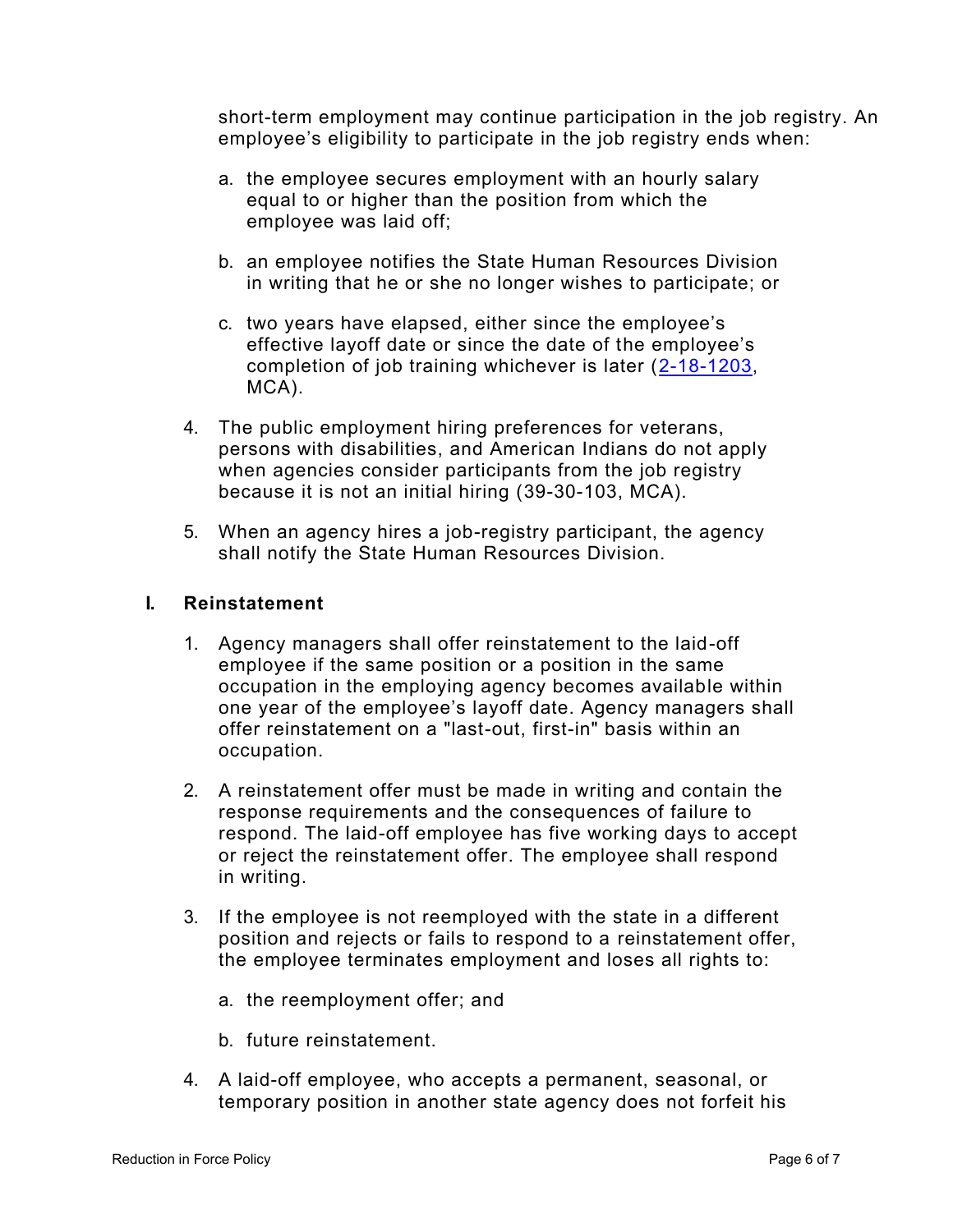or her right to reinstatement with the agency that laid off the employee.

- 5. If the employee has accepted another position with any agency and rejects or fails to respond to a reinstatement offer, the employee loses all rights to:
	- a. the reemployment offer; and
	- b. future reinstatement
- 6. If a laid-off employee is reinstated within one year, the employee's years of continuous employment up to the effective layoff date must be restored. The employee is reinstated with permanent status if the employee had attained permanent status prior to the layoff date.

## **IV. Resources**

- 1. The State Human Resources Division publishes a Reduction in Workforce Guide. The guide is available at <https://hr.mt.gov/Public/Policies>
- 2. The job registry is on the MINE page under Personnel/HR Officer Resources: <http://mine.mt.gov/personnel/officers/default.mcpx> (for state employees) or you may contact State Human Resources Division at 406-444-3871.
- 3. Job Registry Coordinator email is [jobregistry@mt.gov](mailto:jobregistry@mt.gov)
- 4. Job Registry forms and documents are located a[t](http://hr.mt.gov/newresources/default.mcpx) <https://hr.mt.gov/Public/Policies> under the Reduction in Workforce Guide.

## **V. Definitions**

All definitions under [2-18-101](http://leg.mt.gov/bills/mca/title_0020/chapter_0180/part_0010/section_0010/0020-0180-0010-0010.html) and [-1202,](http://leg.mt.gov/bills/mca/title_0020/chapter_0180/part_0120/section_0020/0020-0180-0120-0020.html)MCA, apply to this policy. The following definitions also apply:

**Effective Layoff Date:** The date agency managers determine to be the last day of work for an employee.

**Job Registry:** A special job registry from which all agencies may attempt to hire laid-off employees prior to seeking applications from the general public.